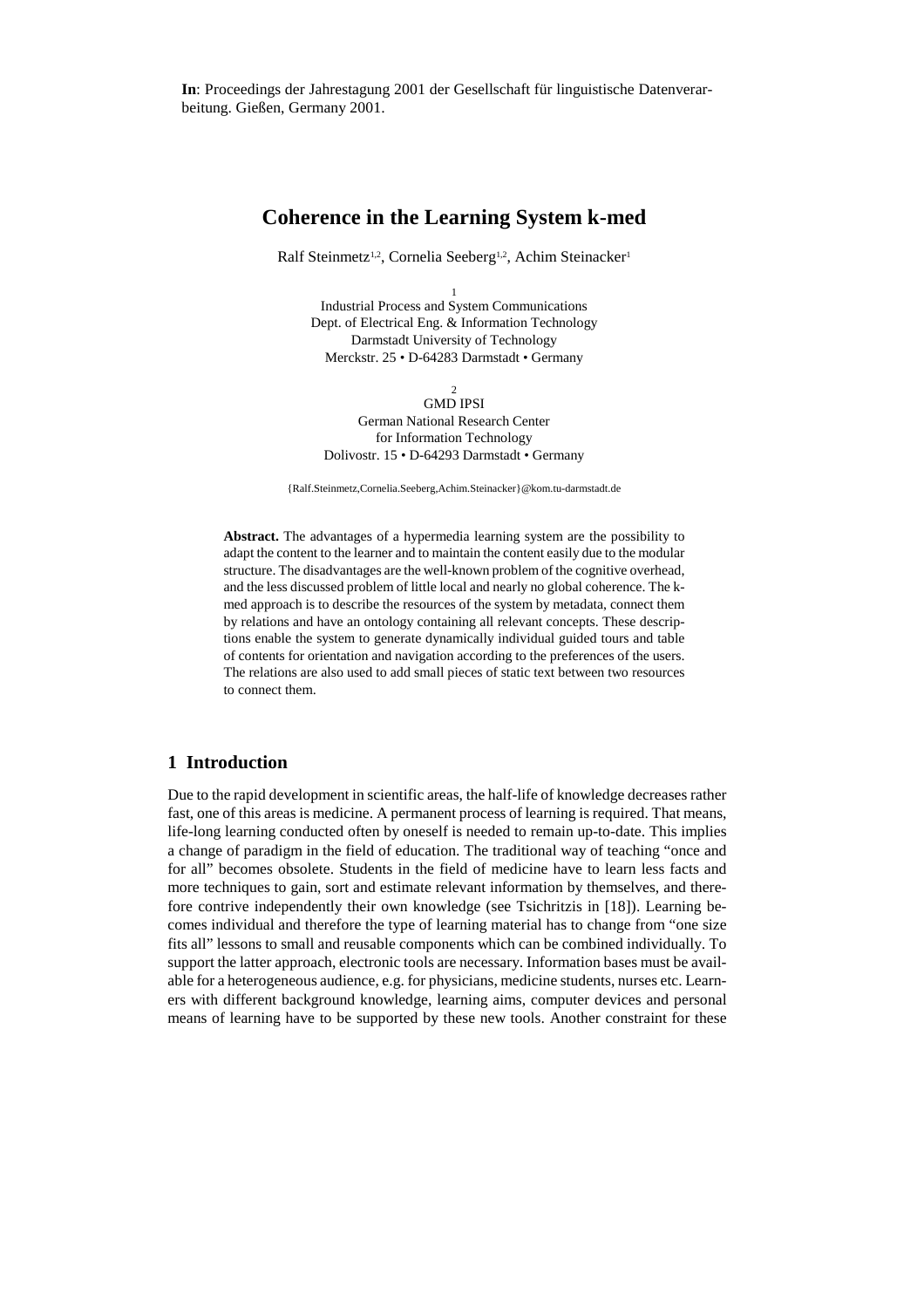learning systems is the maintenance: pieces of information have to be added, modified, exchanged and deleted fast and easy to keep pace with the scientific development.

To meet these requirements, Darmstadt University of Technology develops together with medical and educational experts the system k-med. The fundament of this system is a modular knowledge base where the chunks of information (in k-med called media bricks) are attributed by meta-information. In chapter 2 and 3 we describe in detail the kind of knowledge base. The disadvantage of the modular approach is the missing coherence. Linguists distinguish between two kinds of coherence (see Dijk&Kintsch [4]). Local coherence establishes the relation between two subsequent sentences or  $-$  in the context of hypertext  $$ between two nodes. Global coherence is the connection of larger parts or the whole text<sup>1</sup>, the classification of one part to others. Readers can construct local and global coherence easier, if the authors assist them by giving the text a structure and means to see this structure.

In chapter 4 we show a possibility to compensate this by exploiting the metainformation of the knowledge base.

## **2 Modular Knowledge Bases**

In this chapter we introduce the basic idea of modularity in a knowledge base of learning systems. We discuss the advantages and disadvantages. In chapter 3 we will show how the knowledge base has to be enhanced to counterbalance the drawbacks.

#### **2.1 Characterization**

A modular knowledge base is characterized by consisting of a media bricks. The media bricks can be connected to others or not. There is no order, no sequence given. Paths through the material can differ in content, length and order. The knowledge base as such has no linear order.

The best known example of a modular knowledge base is an encyclopedia. More relevant in the context of electronic learning systems is the concept of hypertext. In [10] Nielsen describes the characterization of hypertext as being nonsequential as the common and simplest definition.

#### **2.2 Advantages**

There are three major advantages of the concept of a modular knowledge base:

- it enables the system to adaptively offer material to the learner,
- it makes it easy to maintain the knowledge base and
- it permits both the contribution of several authors and allows for the re-use of single media bricks independently from the actual system.

A modular knowledge base can substitute a number of books without the effort of writing several ones. A modular knowledge base makes adaptivity possible. It can contain alternative material concerning one topic. Learners can get individual information on the level of single media bricks. These can differ in their data format, their level of difficulty, complex-

<sup>1.</sup> The usage of the words "text" and "hypertext" should not exclude documents with multimedia elements or hypermedia.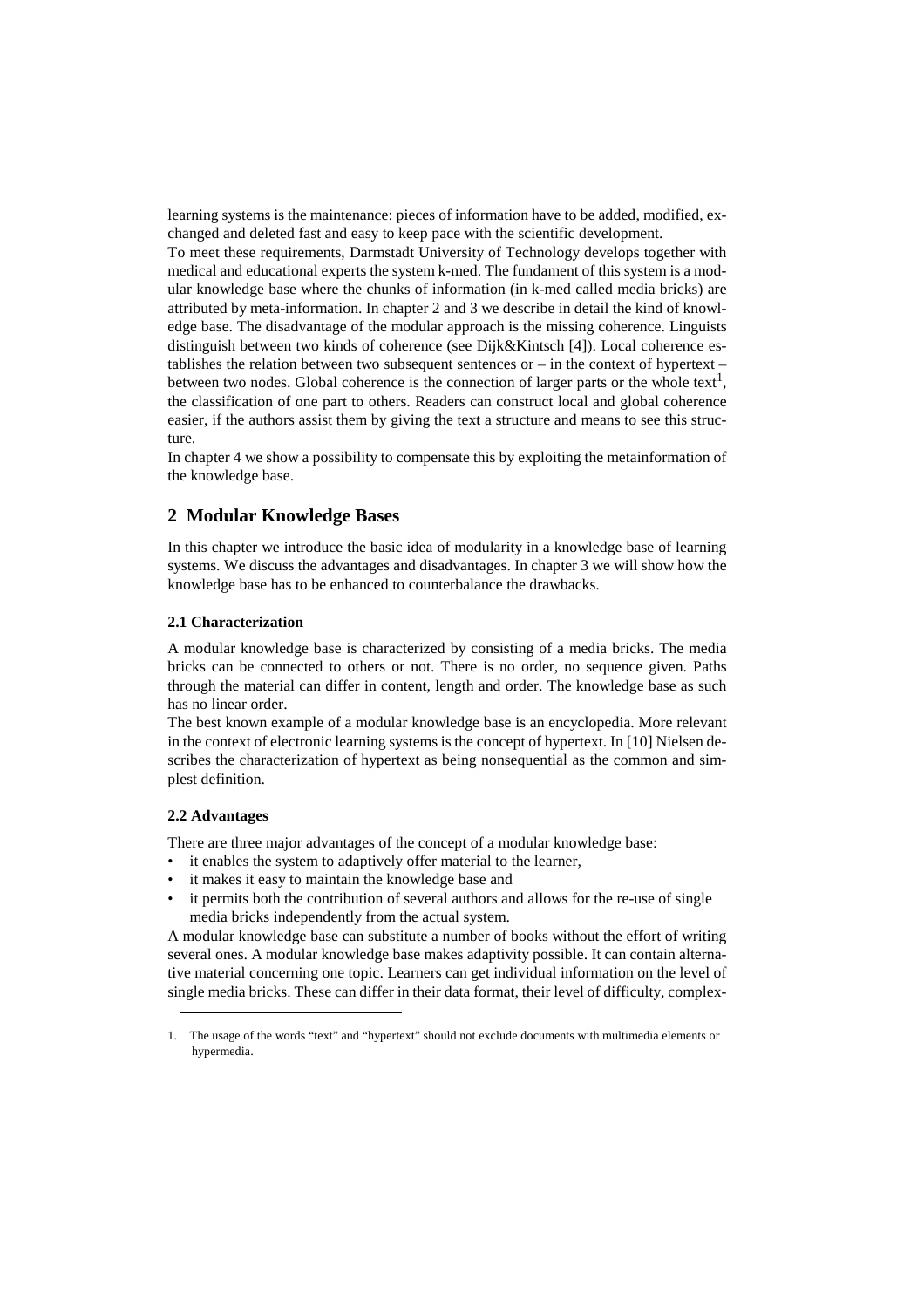ity and so on. A learning system which includes for example audio files reading out the texts of the text files can be used by blind learners. When learners have the choice between a video and an image, they (or the system itself) can select the most suitable media brick with respect to their technical constraints. Also the personal preferences concerning the media can be considered. One user learning a certain topic might gain help from a lot of examples, another might be better off without them.

But also on a more complex level, a modular knowledge base is the fundament of an adaptive offer of information. The needs of learners with different background knowledge (e.g. a first year student and a Ph.D. student) can be met exactly. Additional information, probably a fairly big number of media bricks, can be read by learners with less experience. Some media bricks might be offered at the first reading but not at subsequent performances. This technique is realized for example in the AHA-based course 2L690: Hypermedia Structures and Systems at the University of Eindhoven [3]. The other way round, a very interested learner might be inclined to learn more details, probably a formula of a medicine or the biography of a mentioned person.

Different learning strategies can be supported, case-based learning as well as fact-based learning, an hierarchical approach as well as a problem-oriented motivation [11].

Learners with different learning aims are interested in different aspects of the same topic. A physician has to know how to diagnose tuberculosis, whereas a nurse needs information how to wait on the tuberculosis patient.

A learner might learn about the topic bacteria after reading something about the diarrhoea. In this case, it is not sensible to include detailed information of salmonella in the bacteria part, since he or she has learnt about it in the previous part about the diarrhoea. The other way round, salmonella should be learnt in the bacteria part, if the learner has chosen the reverse order.

An information system has to be current. The modular knowledge base allows for an easy modification of the content. Since there are no text-immanent cross links between the media bricks, only the media brick to be modified and its links are to be considered.

Due to the same reason, several authors can contribute to the knowledge base. It is not necessary to know the complete set of information to add a media brick. Authors can link their media bricks to others without changing them. They can modify their models independently of the context, since there is none.

#### **2.3 Drawbacks**

Normally, as mentioned above, a media brick contains less information than a book, an article or even a paper. The media bricks have to be written context-free: self-contained, semantically and syntactically discrete pieces of information (see Kuhlen [7]). Authors contributing to a modular knowledge base have to acquire new writing techniques. Some scientists consider this as an advantage: Baird&Percival in [1] and Streitz in [16] established the thesis that writing modularly prevents the author from linearizing his or her netlike structured knowledge and the reader from de-linearizing the information to build up a mental representation. Slatin in [12] states that especially student writers can better explore the basis of their thought by writing a linked hypertext system rather than a linear text. We think that if it is really possible to transfer the mental representation of knowledge onto

a hypermedia system, this might be on the contrary a disadvantage. For gaining knowledge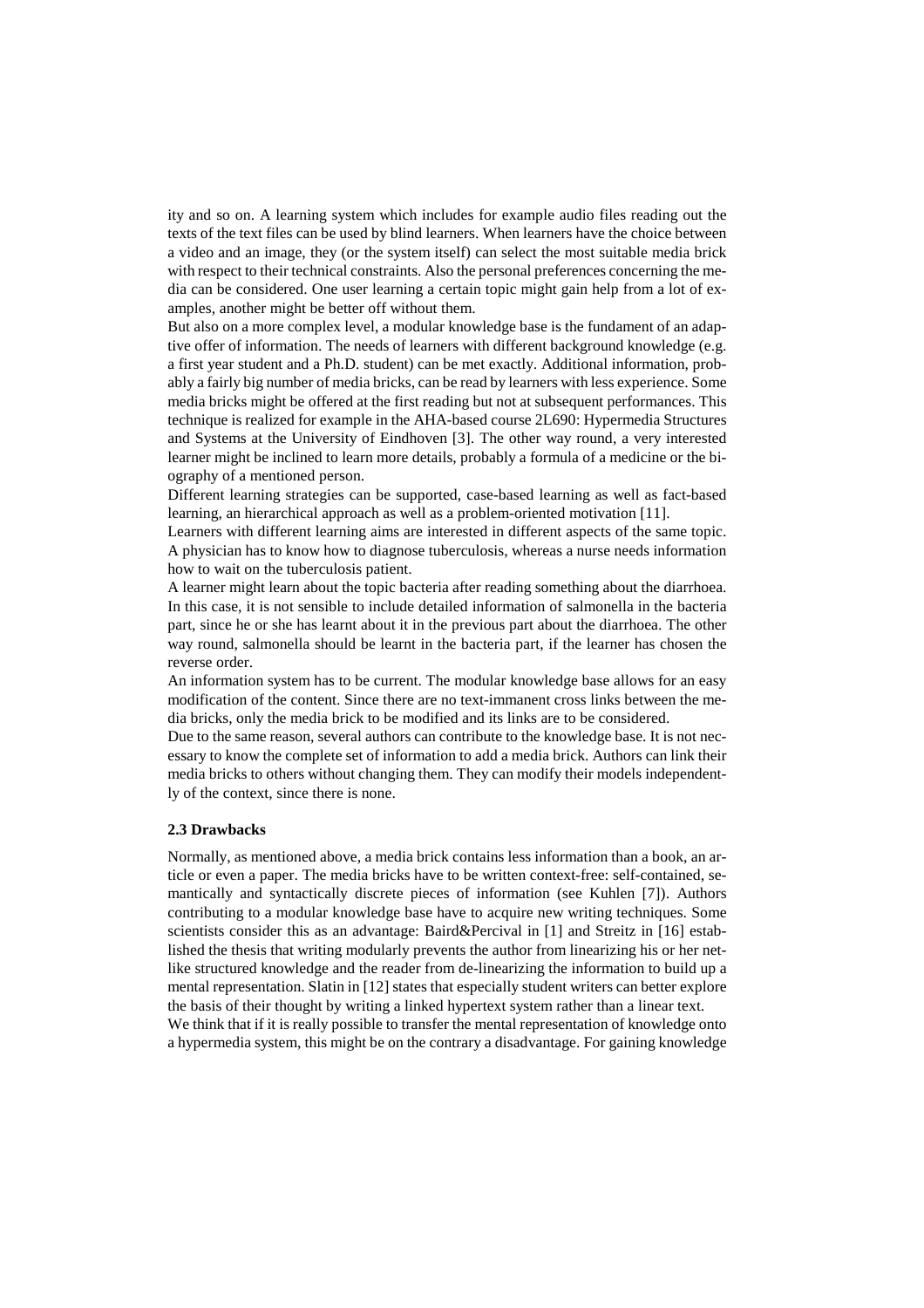from information, it is necessary for the learners to find the context and relations of learnt information against the background of their already existing knowledge. This cannot be adopted automatically from someone else.

It is also questionable whether the link structure of a hypertext system matches the mental representation of the author and the reader. Conklin [2] doubts that it is easier to write a netlike structure instead of a linear text because of the cognitive overhead for the author.

Beside this problem, the authors cannot use their trained techniques for composing a good text (see Dijk&Kintsch [4]), such as stating the connection between two paragraphs in form of "As we have seen in chapter 2, … " or "Another approach is … "; it is not possible to continue an example, as the learner has not necessarily read the first part and so on.

A media brick has to be described in more detail than sections of consecutive text in order to find it and offer it at the appropriate place and to make it accessible for external users. The task of describing is the task of the authors. Publishing houses make the experience that traditional authors try to resist this.

Also from the learner's point of view there are problems: As Thüring et al [17] made clear, the readability of an hypermedia document is influenced by two factors: coherence improves, whereas the cognitive overhead due to the additional effort for orientation and navigation decreases the readability. Thüring et al concentrate on the cognitive overhead; they discuss the problem of coherence as easy to solve: authors should state the semantic relation between two media bricks in form of typed links and they should provide a context. This works for a relatively small hypertext system and a homogeneous audience. But as soon as the system is meant to provide relevant information for a broader group of learners, the number of the nodes and relations becomes too huge to overview them at a glance. This way, the cognitive overhead grows even more. Especially for learners who, by the nature of learning, do not know the area they want to get informed about, it is hard to differentiate between germane and unimportant media bricks.

## **3 Description of the Media Bricks in the Knowledge Base**

In order to automatically create dynamic learning documents, k-med uses the Learning Object Metadata (LOM) approach of the IEEE Working Group P1484.12 [22] as metadata scheme to describe the media bricks. We are aware of the fact that many people from the Adaptive Hypermedia System community believe that the metadata provided by LOM is not sufficient to fulfill all requirements to use media bricks described with LOM inside an Adaptive Hypermedia Learning System. People argue that it is not possible to achieve the purpose "To enable computer agents to automatically and dynamically compose personalized lessons for an individual learner", which is specified in the Project Authorization Request (PAR) Form of the working group. One of the main prerequisites to accomplish this purpose, is supporting coherence between the media bricks. Learners usually tend to distrust working documents which were generated adaptively by computer systems. This will get the worse, the less coherence the system can provide between two subsequent media bricks in the document.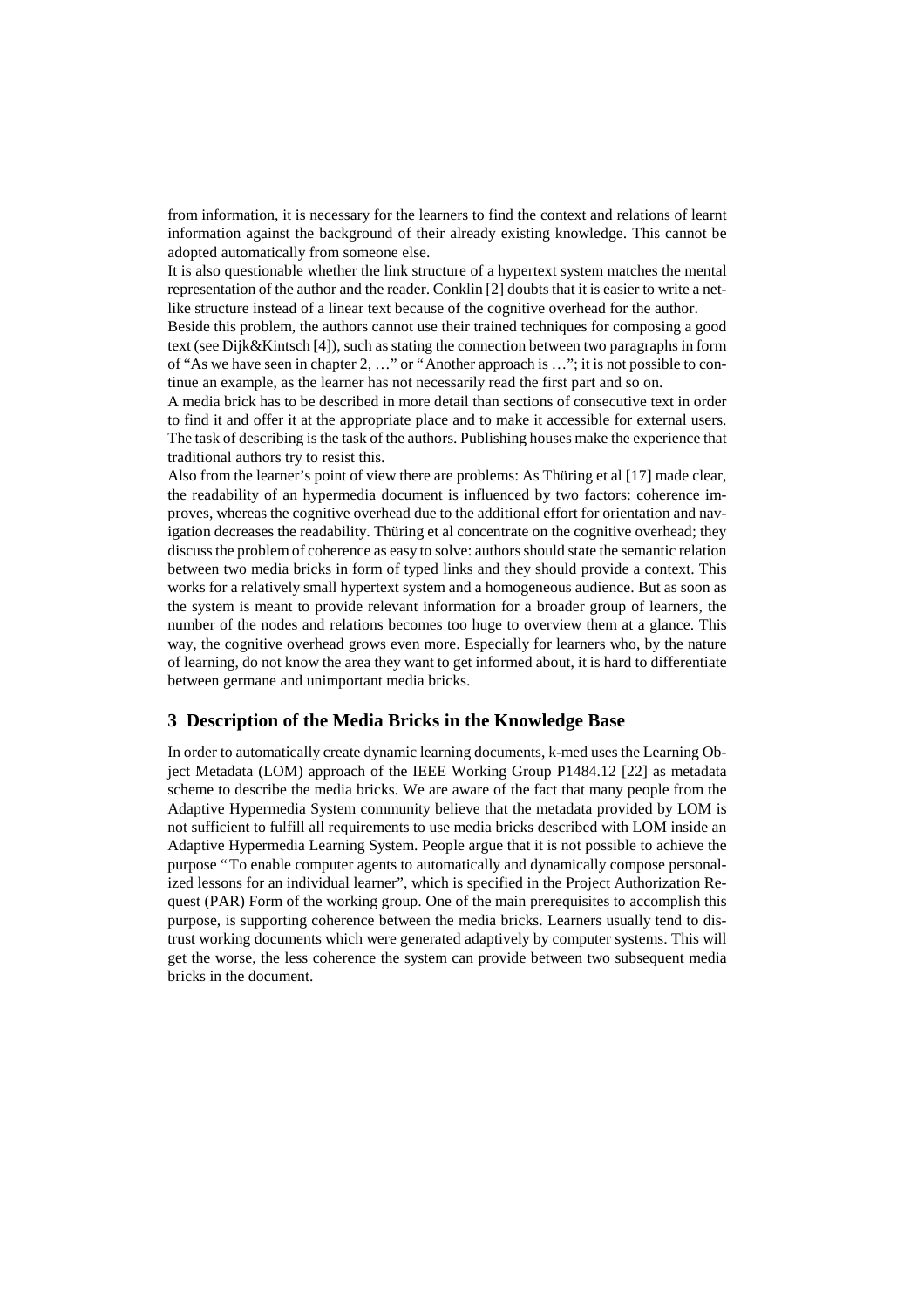### **3.1 Metadata Attributing Single Media Bricks**

LOM provides attributes divided in nine categories to describe a learning media brick. These categories include attributes to represent properties like copyright or utilization aspects of the media brick and attributes which express the "pedagogical properties" of the media brick. The problem with these properties is that different authors have different conceptions about the values of these attributes, even if there is a fixed vocabulary for the attribute value. Computer based agents however have to examine exactly these fields if they want to make decisions about the selection of a media brick from a pedagogical point of view. An agent for example, will tend to select media bricks with the same value of the property "semantic density", if it has to arrange media bricks to form a document. If the authors of the media bricks had different meanings about these values, the generated document will neither be very useful for a learner, nor be a coherent document.

The question is, whether this problem can be solved with other attributes or other values for the existing attributes. As we will show with a small example, we believe that these will not lead to better results for the generated documents. To get a confirmation that people with different background have different opinions about the difficulty of a media brick a simple test was made: Fermat's Last Theorem was formulated in two versions. The first one contained only mathematical expressions, the second one used no other mathematical symbols than "+" and "=", but explained the problem in a natural language. Test persons (about 90% with a university degree) were asked to read these two versions and to answer the questions, which version was easier for them to understand and whether or not they have a mathematical or natural science background. The result is shown here:

|                     | Version | Version 2 |
|---------------------|---------|-----------|
| Mathematicians etc. | 16      |           |
| others              |         |           |

The figure suggest that there is no "easy" or "difficult" version. The example shows that it is unpromising to specify objective descriptions about the pedagogical properties of a resource. To decide whether or not a resource is appropriate for a user in a current situation, more information about the context, where the resource shall be used, is necessary. Furthermore the system needs more information about the background of the learner and also the criteria of the metadata author, who has tagged the resource. These restricts the effective use of algorithms to calculate values like the level of difficulty of a document to closed systems. Only in a closed environment, all informations to classify a resource can be controlled and managed. Additionally more "pedagogical" metadata about a resource can be collected to generate a coherent document. The main disadvantage of a closed system is obvious. The system is not able to use resources generated and described outside of the system. Furthermore not many authors of learning material are willing to provide enough metadata, because describing a resource with metadata can be a time consuming effort. Moreover the author is not always the best person to describe a media brick with metadata, because he or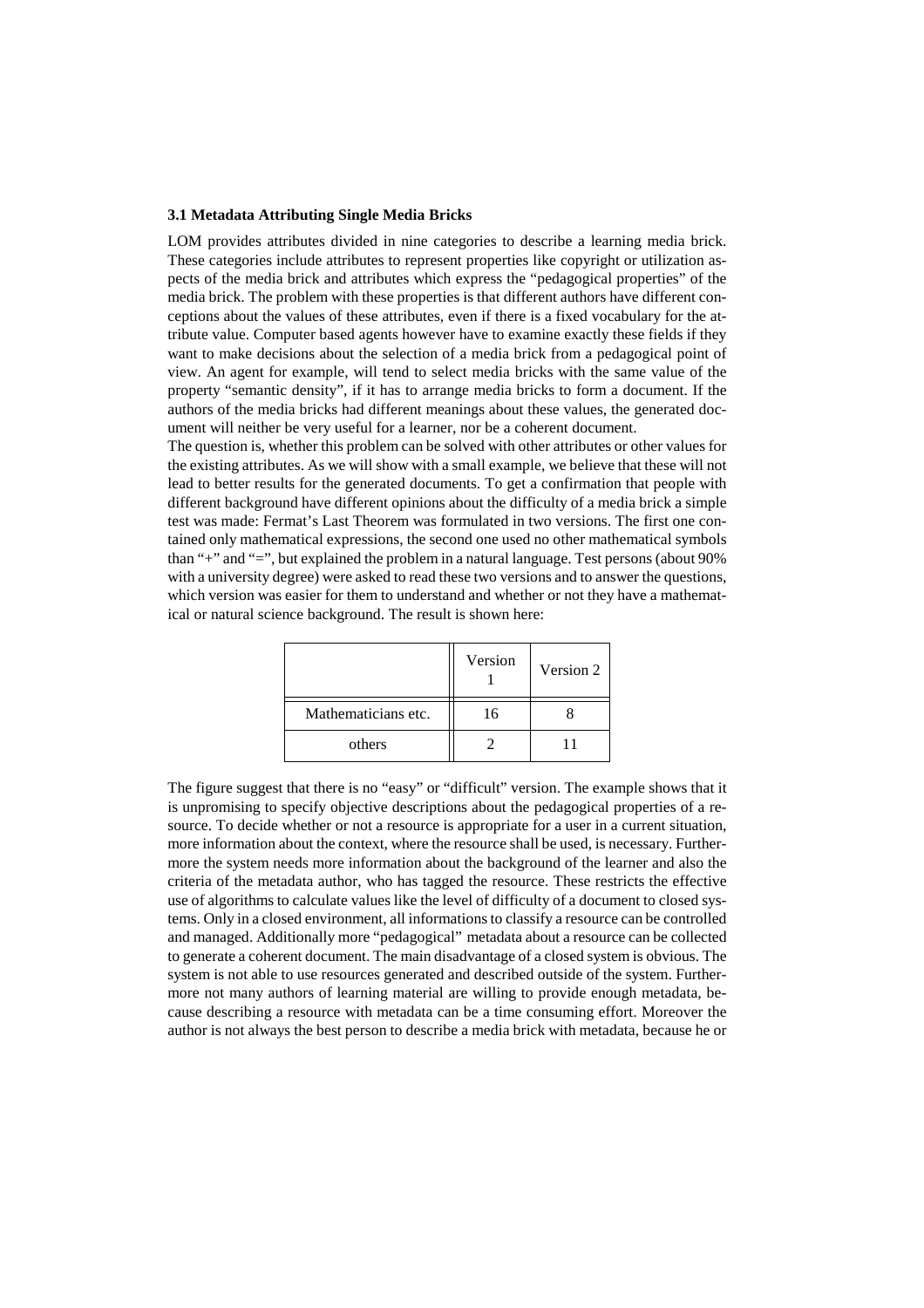she doesn't have the specialized knowledge to provide the pedagogical properties of a media brick.

As soon as material, which was built and tagged outside the system, is considered, the coherence of the generated document decreases. Therefore, it is more unlikely that the system will be able to produce documents which can be presented to the learner. As we have shown above, more metadata does not necessarily guarantee a better quality of the generated documents. Even if the document was generated of pedagogically fitting media bricks, the coherence inside the document can still be low.

In contrast to metadata schemes used in closed systems, the big advantage of LOM is, that it is very easy to find and (re-)use modular resources generated outside k-med. Having in mind how many resources described with LOM will soon be available, we decided to use this metadata scheme for our system, even if we have to accept some restrictions of LOM. As we want to show in chapter 4, we believe that it is possible to select appropriate media bricks described with LOM and some extensions we are using in k-med, to generate a coherent document for an individual learner.

#### **3.2 Relations between Media Bricks**

The second important aspect for generating coherent documents of modular resources is the possibility to express explicit relationships between media bricks. These relations can be used to consider methods from the instructional design, while selecting the media bricks. As an example, the system could first present a media brick discussing a problem. Starting from this media brick, the system could search for media bricks connected to the first one in a way, which represents that the following media bricks are examples or solutions for the problem treated in the first media brick. The proposed values for the relation category of LOM are taken from another metadata scheme for multimedia documents, Dublin Core (DC) [21]. The values are.

{isPartOf, HasPart, IsVersionOf, HasVersion, IsFormatOf, HasFormat, References, IsReferencedBy, IsBasedOn, IsBasisFor, Requires, IsRequiredBy}

Unfortunately, the bibliographical background of these relations is obvious. Furthermore the relations mix content-based and conceptual connections between the media bricks. The fact that a media brick is referencing another one, is an indication that the media bricks contain information about the same topic. It is not enough information for a computer based agent to decide, if these connected media bricks can be presented in a certain order. The relations "isPartOf/hasPart" and "isVersionOf/hasVersion" are not sufficient. These relations can be useful for organizing and managing generated lessons. To generate the lesson itself they are not helpful. The relation "Requires/isRequiredBy" is also inappropriate. If a media brick completely depends on the existence and accessibility of another media brick, the approach of independent and reusable learning media bricks gets completely lost. A media brick, which cannot be extracted from a system and used in another system, without also extracting all depending media bricks does not need to be described at all. Media bricks connected with the relation "isBasedOn/IsBasisFor" have the same problem. If this relation expresses a content based connection between two media bricks, there is no difference between a "isBasedOn" relation and a "isRequired" one. If someone wants to express the fact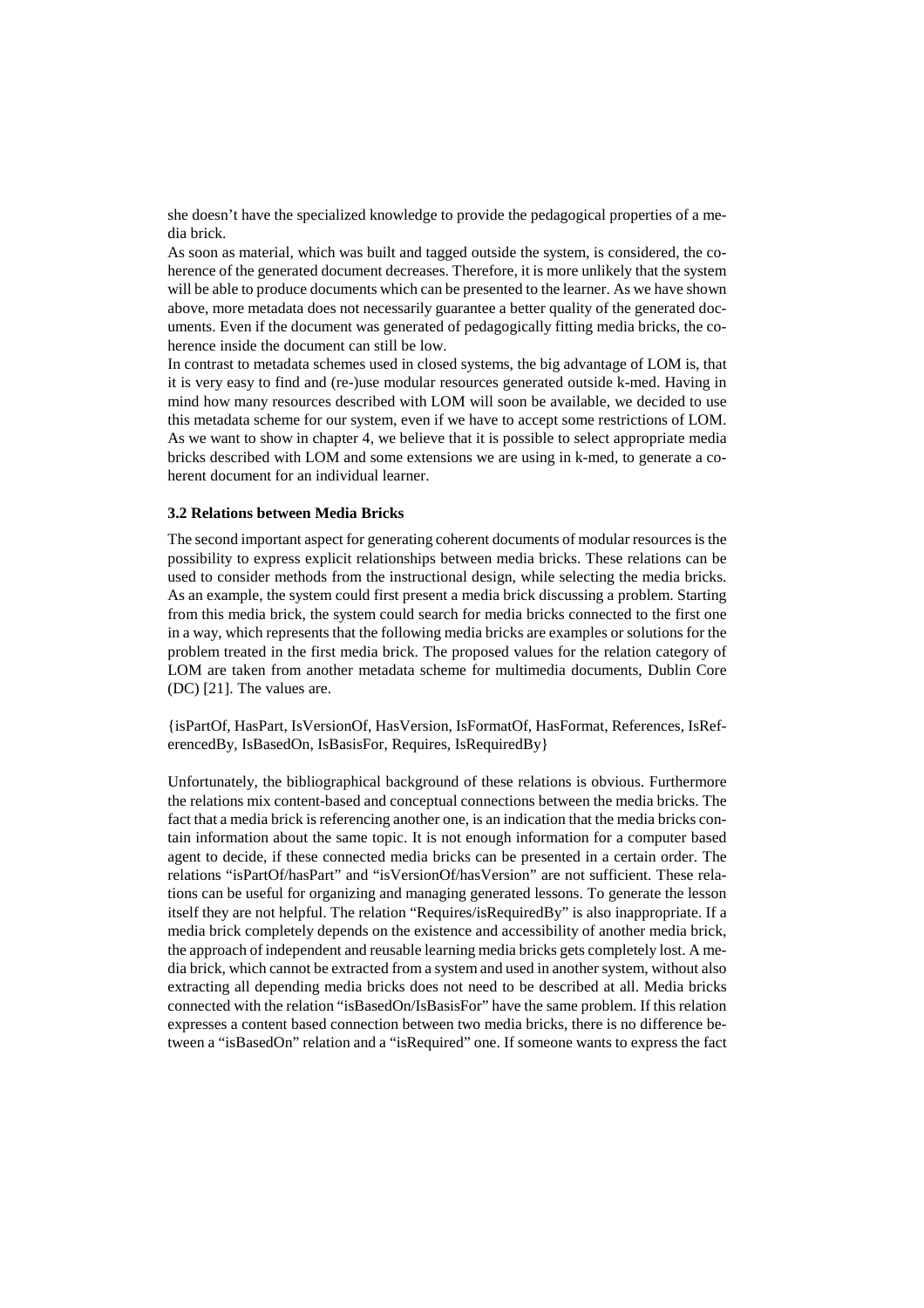that a media brick is dealing with a concept, which is explained in another media brick, he or she shouldn't express this fact with connecting two concrete media bricks or, in other words, representations of the concepts. This kind of connection is independent of the actual media bricks and should therefore be modeled separately

From our point of view, relations between single media bricks should be restricted to didactic relations. These are for both a computer-based agent and a human learner useful to gain additional, more profound or explaining material. A short characterization of these rhetorical-didactic relations and how they are used to establish coherence is given in the next chapter.

#### **3.3 Formal Representation of the Knowledge Domain**

In k-med, the semantic relations of the concepts described in the media bricks are modeled separately from the actual content, the media bricks. k-med uses for this purpose an ontology, that is a networked structure to browse and navigate through medical termini. Moreover media bricks are attached to medical knowledge, which is independent from the media. A logical and consistent ontological design requires types of concepts to reflect the entities within the knowledge domain (i.e. medicine), relation types to model the relations between concepts, and axioms [13]. Axioms supervise the process of knowledge modeling logically, they come into play while building conceptual and relational instances. For example we use inverse relations, which are automatically fired, when a relation is drawn between two concepts. Another example is the maintenance of hierarchical relations. We have to formalize rules, which guarantee the establishment of a relation like "diarrhoea is caused" by bacterium xyz" whenever we draw a relation "bacterium xyz causes diarrhoea". If we order concepts hierarchically, we want to avoid relations like "the skeleton is a part of the bones", if we already have the relation , the bones are a functional part of the skeleton" [19]. The media bricks are connected to the respective concept of the such constructed knowledge domain.

## **4 Coherence**

A criterion of a text is coherence. As Kuhlen remarked in [7] there cannot be (and from our point of view should not be) coherence in a hypertext system as such. It is up to the users to create coherence for their individual path through the system. An educational hypertext system should support the learners at this task.

In the following sections we show how this support can be added to learning systems with a modular knowledge base.

#### **4.1 Local Coherence**

Traditionally, the authors assume the job of relating two subsequent sentences or paragraphs. The basic tool is the order of the sections. Phrases like "It follows … " or "Whereas, … " etc. state the kind of relation between the sections, the second sentences or paragraph is a conclusion resp. a restriction of the first one. By using a consistent vocabulary and a recognizable style, the authors can support the users at following their train of thoughts and hence at building up coherence by themselves.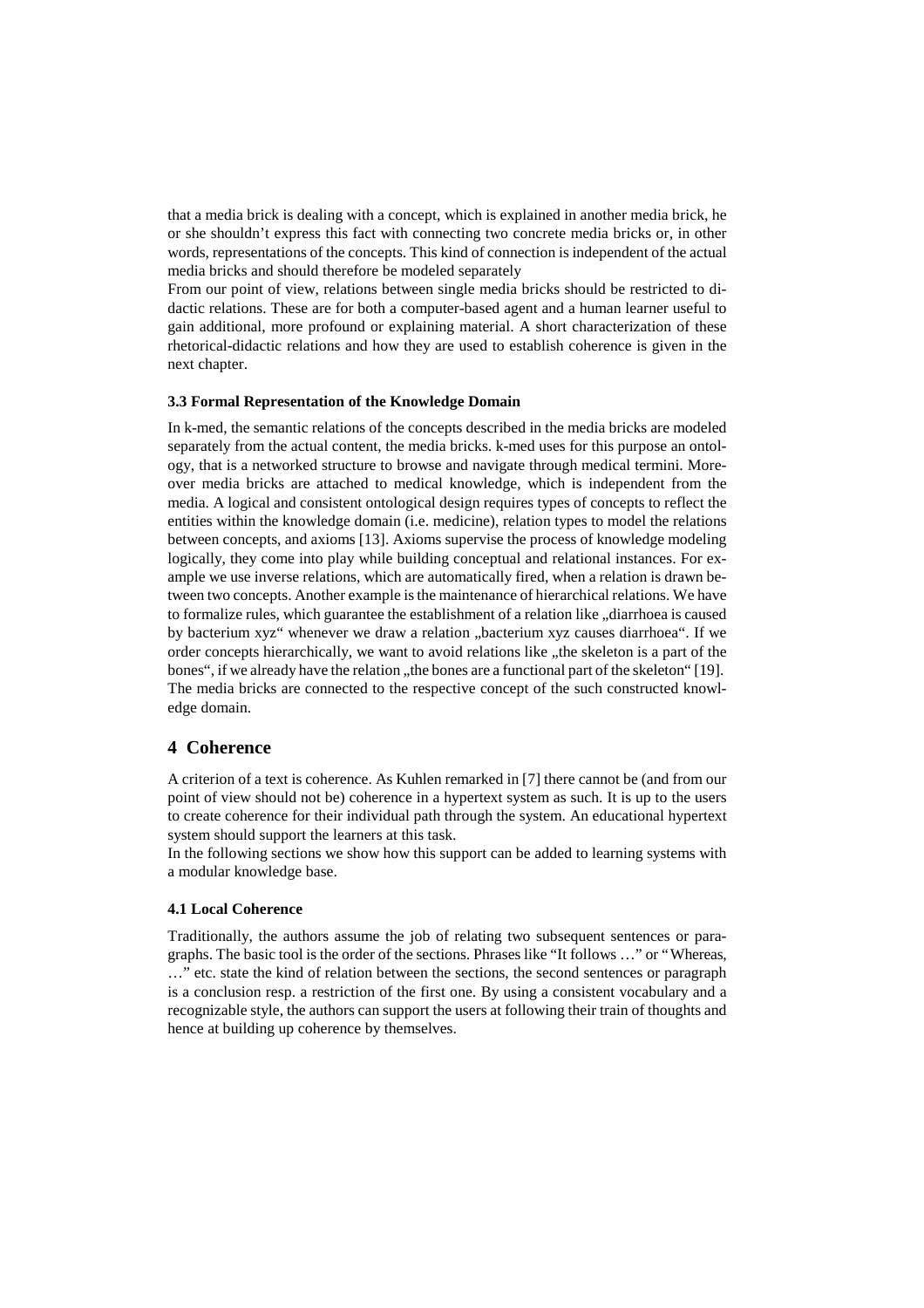With a modular knowledge base – probably originated by several authors – none of these instruments is available. In the following sections we show a possibility to add coherence to such a knowledge base.

**Guided Tour.** To re-establish clues for coherence, some systems introduce guided tours, especially for beginners. A guided tour is one linear path through the material. By following the path, readers are discharged of the decision making whether two media bricks are connected at all. They can assume that subsequent media bricks are related. But adaptivity and guided tour is a contradiction in terms. The "one size fits all" approach does not meet the requirements of life long learning with respect to individuality.

The solution we suggest in the project Multibook are individually generated guided tours [15]. Here, no pre-fixed sections of media bricks are represented to the learners. The lessons are dynamically composed according to the user profile. Statements explicitly given by the learners as well as the learning history and user behavior are considered. The information gained from the user profile is matched to the formal description of the knowledge base. For more details see [11]. In k-med, a human teacher takes care of this task since for medicine students the curriculum is rather fixed and the choice of the material in not completely up to the learners.

The learners are able to visit the neighbor media bricks which are not included in their guided tour. They can get a natural language list in a natural language with the names of links outgoing from the current media brick. This way, a deviation of length 1 from the selected path is possible.

**Exploiting the Relations.** Any link between two media bricks represents a relation. Untyped links are not really helpful to develop an understanding of the kind of relation. Typed links are fairly widespread and various. Some systems exploit the traffic light metaphor (see for example [5], [20]). Here, the links are dynamically labelled with a recommendation whether to learn the media brick or not, according to the individual learning history of the user. This helps the learner to find a useful path, but does not establish coherence.

Based on the Rhetorical Structure Theory by Mann and Thompson [8] we have developed a set of relations between media bricks. We call these relations rhetorical-didactic, examples are "explains" or "deepens" (for a more detailed list see [14}). The relations are used to realize the adaptivity for example to the level of difficulty and learning strategy. They can also be applied to give clues of coherence. The system adds in the presentation fixed short sentences between two media bricks according to the relation connecting them. An example of such a sentence is "The following will present deeper aspects." This way, we re-establish the textual clues for coherence. One rhetorical-didactic relation plays an additional role. If a media brick can be considered as a continuation of another, they can be connected by the relation "continues". It is not necessary that the two media bricks are deeply semantically related. They may be a continued example: a media brick being a graphic of an apple might serve as an example for fruit, another media brick showing a sliced apple might illustrate the structure of a stone fruit. By connecting these media bricks, the system can – if appropriate – present both to the learner and constitute a thread, else missed in this surrounding.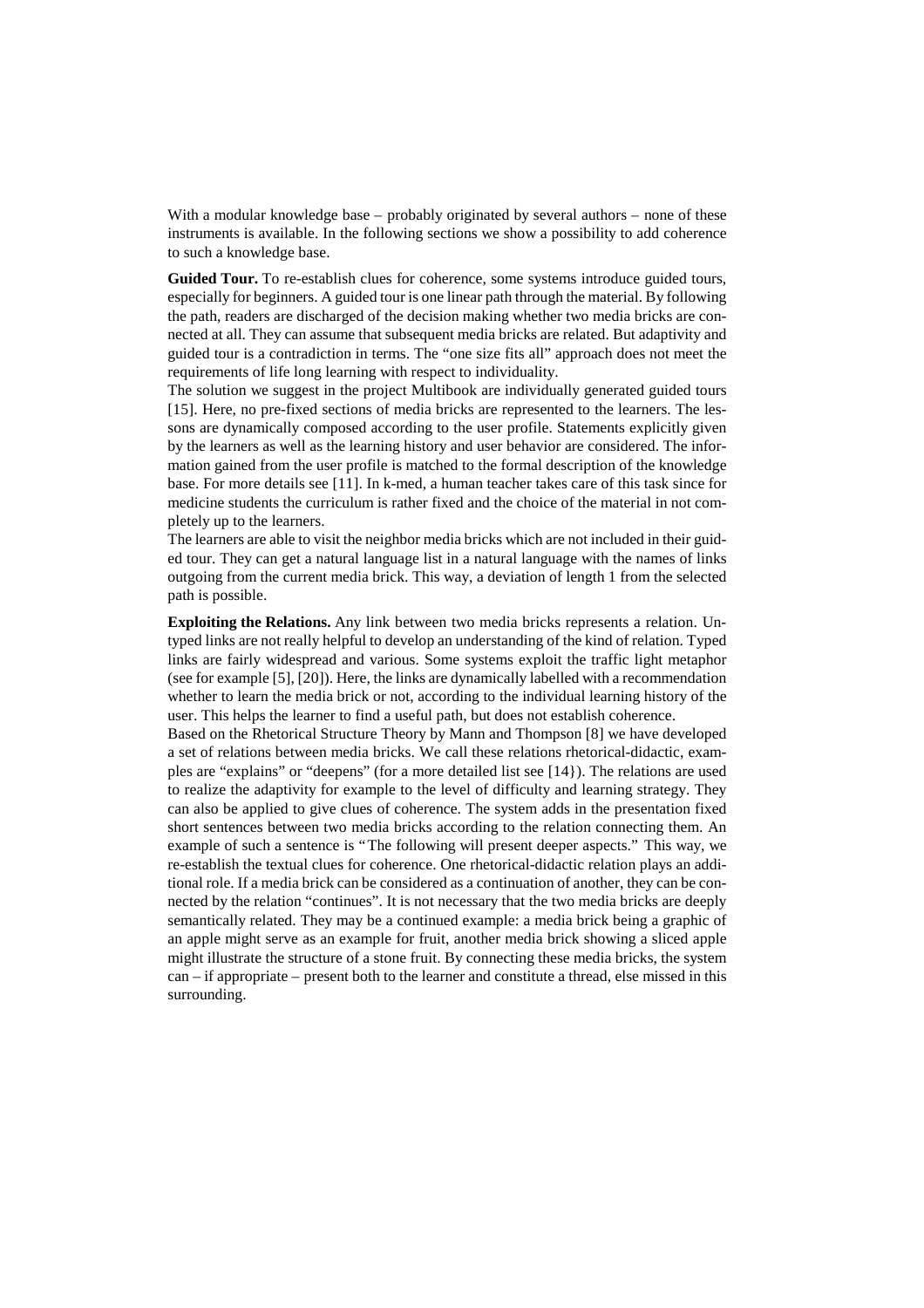### **4.2 Global Coherence**

**Overview over the Domain.** Clues for global coherence of a linear text can often be found in the way the text is presented. The knowledge whether the present document are proceedings of a conference or a course book is an indication of its context. Ideally, the users of an adaptive learning system should not be bothered by classifying this context, since they can assume that the information offered to them is adequate.

Normally, authors categorize their books by adding a blurb. Often here is stated the position of this book with respect to the knowledge domain. Articles or conference papers are specified with keywords.

In k-med, the learners are supported to classify the media brick or set of media bricks to a bigger context by showing them a simplified graphical presentation of the ontology where the media bricks are connected to. Up to about 30 nodes which can be atomic or subsumptions of several nodes are displayed to the learner. The relations between the nodes are not well-defined semantic, but more associative ones. The user can explore this representation by expanding the subsumed nodes. With this tool, the learners can get an overview of the domain.

**Table of Contents.** The mightiest tool for document-immanent global coherence is a table of contents. Tables of contents offer the readers an overview of the structure of the document. Authors manifest the order and hierarchy, and this way give clues of the position of the single parts in the document. Readers are always able to locate the present piece of information in the context of the whole document.

In Multibook, the documents are composed dynamically from the media bricks. There is no generally valid table of contents. Therefore, also the tables of content have to be created on the fly. We utilize the underlain ontology; concepts of the ontology serve as entries for the table of content. The selection, order and hierarchy is determined by rules according to the user profile [15]. In k-med, the table of content is generated automatically according to the media bricks chosen by the teacher.

Which parts the user has already seen and where she or he is at the moment is indicated by colors. The dynamically generated table of contents has the same functionality as in linear documents. Additionally, the learners can navigate on it.

## **5 Related Work**

The problem of coherence in hypertext systems is well known. Different approaches to solve it are done. Probably the most radical one is the concept of dynamic hypertext. The systems PEBA-II and ILEX as described in [9] use natural language generation techniques to create the documents tailored to the users. This way, the systems can generate linking sentences helping the user to build local coherence. These sentences are based on the relations between for example the current document and the previous one. For gaining global coherence the systems support the users by using the discourse history and comparisons of known concepts with the new ones. The results of the systems are really excellent. But their goals are restricted to description of an entity and comparison. It is doubtful whether the technology works for texts of a more general character.

Some systems have as being a hypertext system a modular knowledge base, but are meant to be read in a prefixed order. Often they are the HTML version of a printed book. Users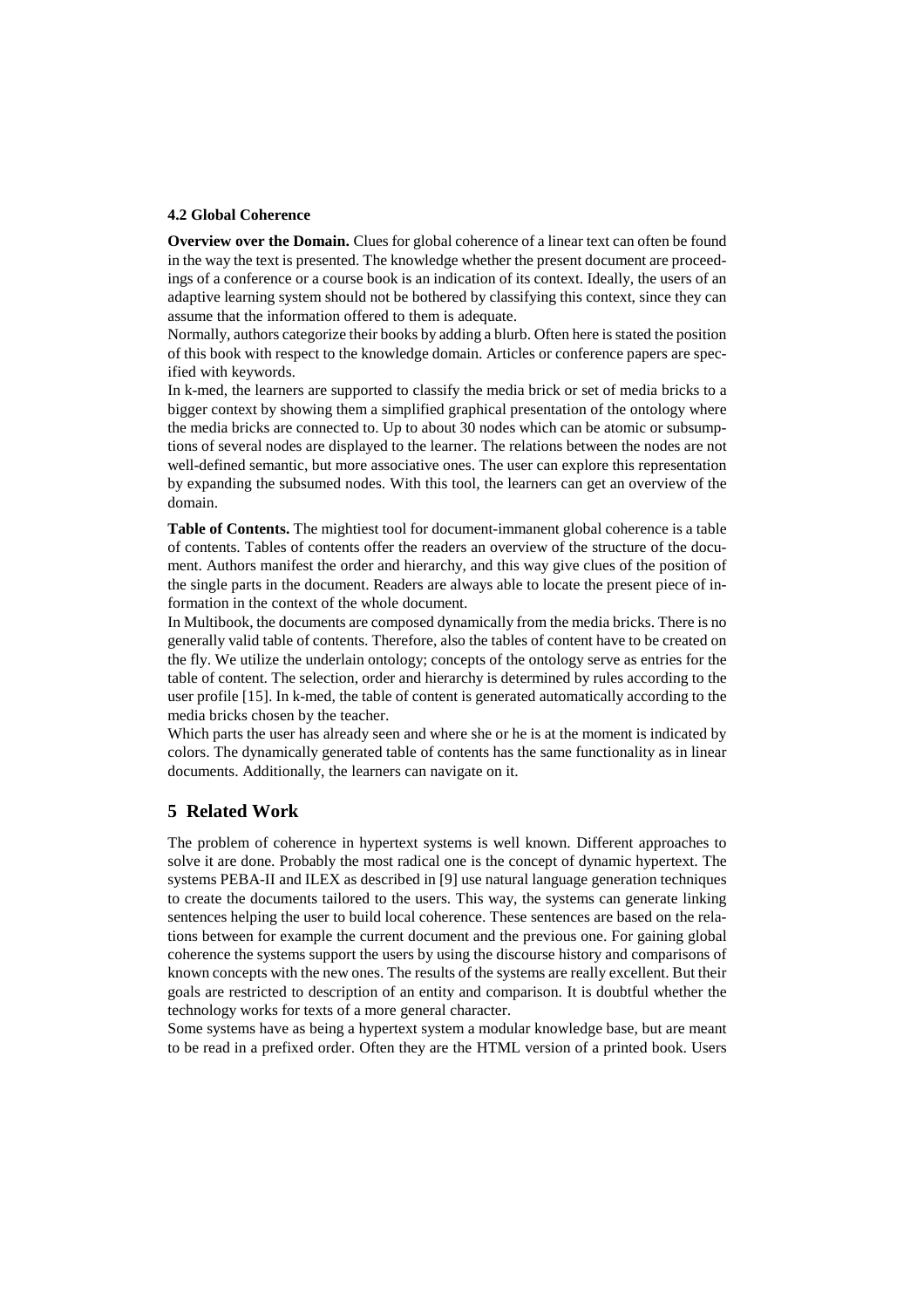may deviate from the given path, but it is not recommended. In these cases, coherence is no problem. But are these truly hypertext systems?

Since for establishing coherence, text-immanent indicators are essential, any other solution cannot offer more than compensation. Some systems concentrate on displaying the context of the actual media brick. An example for this solution is SEPIA [17]. SEPIA's presentation interface (SPI) is divided into four parts: The current document, the previous document, structural information about the current document and about the immediate predecessors. Hereby, clues for both local and global coherence are given. The disadvantage is the cognitive effort to watch four different parts of the window, the missing clarity of the interface. Other systems [5], [6], [20] offer static tables of contents. The learner can recognize their actual position. This does not help the learners to establish coherence, if they do not follow the order of the table of contents.

## **6 Conclusion**

We have shown the necessity of a modular knowledge base to meet the requirements of life-long learning. Learners with different background, learning aims and methods should use the same knowledge base in order to spare the effort to produce many individual documents. Documents based on single media bricks have the disadvantage of lacking coherence. We have explained how the knowledge base has to be enriched by metainformation to provide means for building coherence. In the last part we described the concrete example k-med where rhetorical-didactic relations between the media bricks and the underlain ontology are used to re-establish both global and local coherence.

With the above described knowledge base and techniques we try to diminish the gap between adaptivity and good readability.

### **Acknowledgement**

The authors would like to thank the Bundesministerium für Bildung, Wissenschaft, Forschung und Technologie (BMBF) which partly funds the research project, and the Volkswagenstiftung.

#### **References**

[1] Baird, P. and Percival, M.: Glasgow Online: Database Development Using Apple's HyperCard. In: McAleese (ed.): Hypertext: Theory into Practice. Ablex, Norwood, NJ. 1989.

[2] Conklin, J.: Hypertext: An Introduction and Survey. Computer (published by the Computer Society of the IEEE). Vol. 20, No. 9. 1987.

[3] De Bra, P. and Calvi, L.: AHA: A Generic Adaptive Hypermedia System. In: Proceedings of the 2nd Workshop on Adaptive Hypertext and Hypermedia. Pittsburgh, PA. 1998.

[4] Dijk, T.A. van and Kintsch, W.: Strategies of Discourse Comprehension. Academic Press, New York. 1983.

[5] Eklund, J. and Brusilovsky, P.: Individualising Interaction in Web-based Instructional Systems in Higher Education. In: Proceedings of the Apple University Consortium's Academic Conference. Melbourne. 1998.

[6] Henze, N., Nejdl, W. and Wolpers, M.: Modeling Constructivist Teaching Functionality and Structure in the KBS Hyperbook System. In: Proceedings of the 9th International Conference on Artificial Intelligence in Education. Le Mans. 1999.